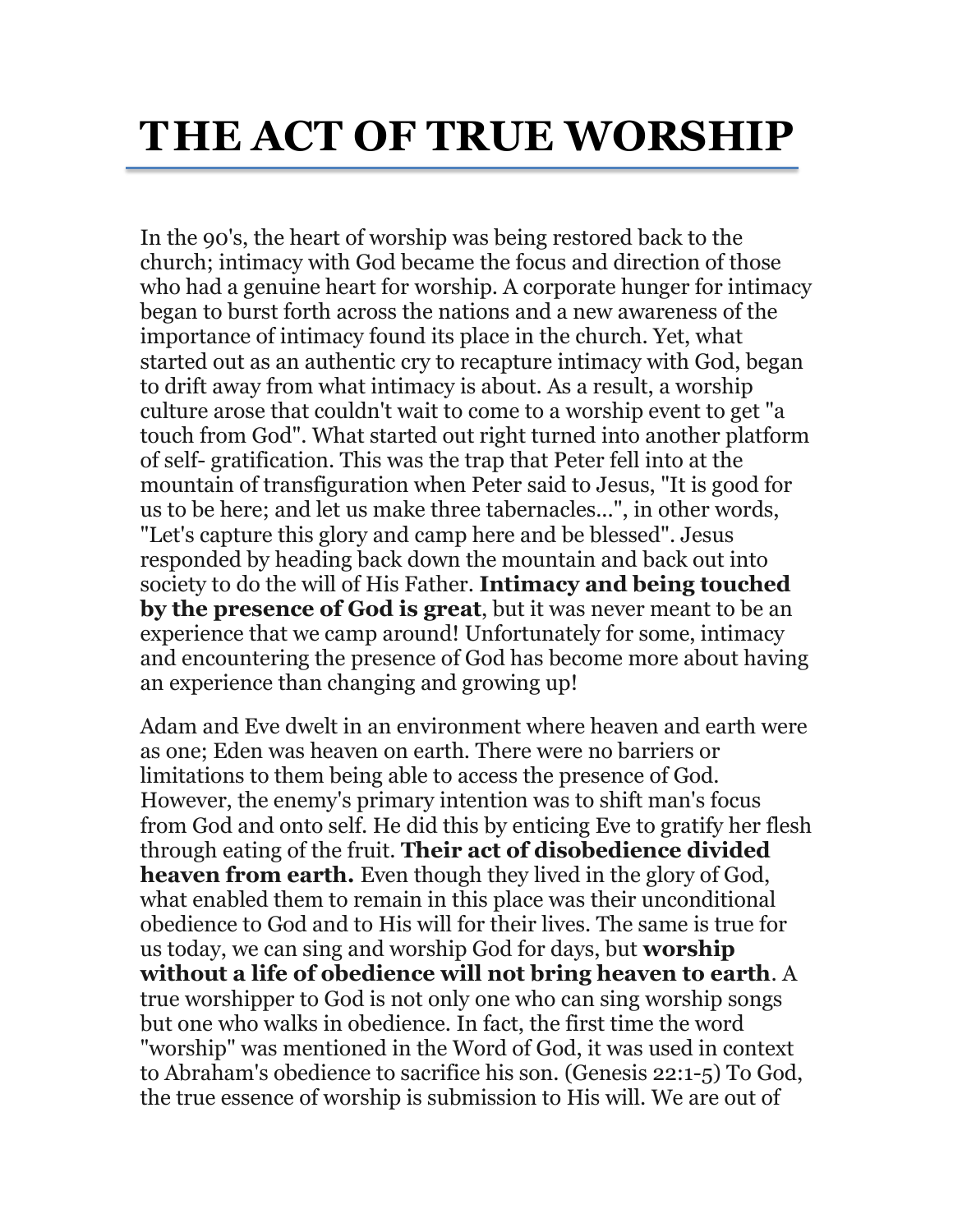*His order* if we just want to camp in His glory and not walk in total obedience to His will.

The kingdom expression of worship is much different to the previous order. God is currently adjusting and reforming the 'act of worship' in His house. The act of worship must come out of a kingdom centered paradigm otherwise it will produce, and continue to reproduce, a religious act. Worship in this 'new day' begins every morning when we slide out of bed. To God, worship is the **motive** of why we do what we do; it is our **wills submitted to His** in all situations; it is a life that is in **submission to His mission** - the kingdom mandate. To God, worship is **obedience** in all situations!

We can come up with a bunch of ways to do worship differently, *but if the wineskin (paradigm, mentality, belief system) is not changed to a kingdom mind set, we will produce an act of religion*. Our paradigm (way of thinking, culture) can only be changed by understanding the message and mandate of the kingdom. The more we enter the kingdom the more we will reproduce God's original purpose for man. Developing a kingdom mentality starts with understanding God's original intention. His goal was to extend the kingdom of God from heaven to earth; colonising earth with heaven's mandate.

## **WORSHIP must reflect Gods original intention for man, heaven on earth or God's rule manifest in our midst! This is not just a manifestation of the anointing, but rather a manifestation of heaven's government and dominion.**

This government must first find its home within us before it has the power to change the world around us. In fact, the more we enter into the kingdom expression of worship the more we will want to walk in obedience to His will. **Intimacy in this kingdom age is more than just crying at the altar and falling on the floor under the anointing.** It is OBEDIENCE TO HIM AT ALL COST! Jesus said, "My food is to do the will of Him who sent Me, and to finish His work." (John 4:34) In other words, the way I live and am fulfilled is by being obedient to finishing His will. Obedience in one's life is a reflection of His kingdom coming and His will being done. Our obedience is the fundamental key to the ushering in of the kingdom of God on earth. This can be seen when Jesus was baptized; John said to